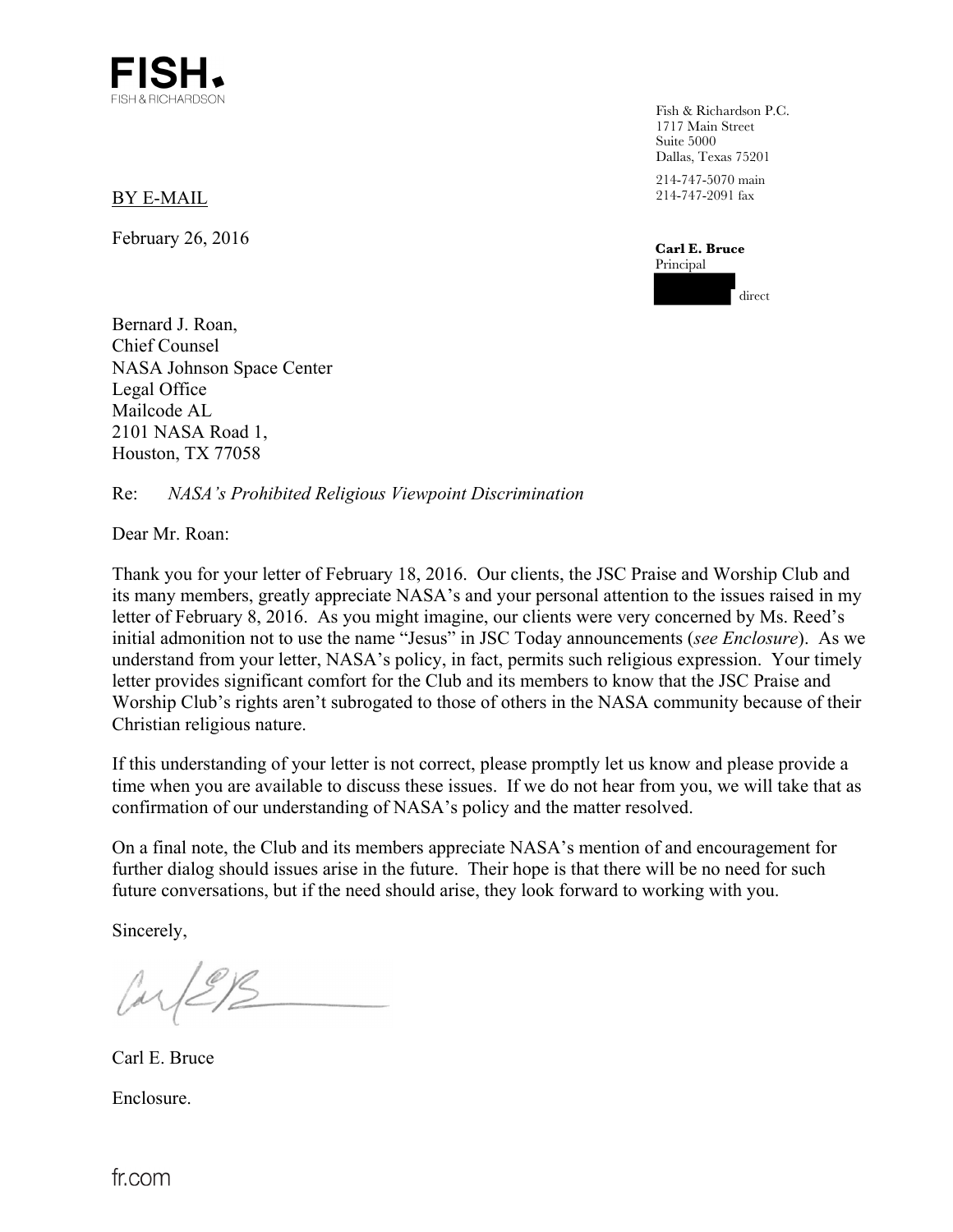**Subject:** FW: JSC P&W Club Announcement Legal Conversation

**Date:** Friday, June 5, 2015 at 7:12:09 AM Eastern Daylight Time

From: FitzPatrick, Michael J. (JSC-CI651)[SGT, INC]

**To:**

**From:** Reed, Rebekah D. (JSC-AL111) **Sent:** Wednesday, June 03, 2015 5:00 PM **To:** FitzPatrick, Michael J. (JSC-CI651)[SGT, INC] **Cc:** Shafer, Donna M. (JSC-AL111) **Subject:** RE: JSC P&W Club Announcement Legal Conversation

Thank you for your note Mike. No need to apologize, I understand that this is a sensitive issue and one about which you feel strongly. I am happy to talk further if you decide you want to do so. Rebekah

**From:** FitzPatrick, Michael J. (JSC-CI651)[SGT, INC] **Sent:** Wednesday, June 03, 2015 3:59 PM **To:** Reed, Rebekah D. (JSC-AL111) **Subject:** RE: JSC P&W Club Announcement

## Rebekah,

Since our conversation was verbal and things can easily get misconstrued I wanted to summarize what was discussed to insure we are both on the same page. Please correct me on any point that I missed or misstated.

- JSC Legal's position is that using the name "Jesus" in the JSC Today JSC Praise and Worship Club Announcement is sectarian (or denominational if that's the word you'd prefer) and would be in an objective observer's opinion a perceived government endorsement of one religious group over another and would violate the "Establishment Clause" and therefore I must stop using the name "Jesus" in the JSC Praise and Worship Club announcements
- · I offered to put a disclaimer in the JSC Praise and Worship Club Announcement that this notice was from a private group and not endorsed by the government. However this was insufficient to resolve the issue in JSC Legal's opinion
- Previous notices of the JSC Praise and Worship club that did not use the name of "Jesus" (even though it was acknowledged by both myself and JSC Legal that these notices were obviously religious in nature and therefore indirectly distinguished between religious and non-religious) were generic enough to be acceptable and not violate the "Establishment Clause" in JSC Legal's opinion